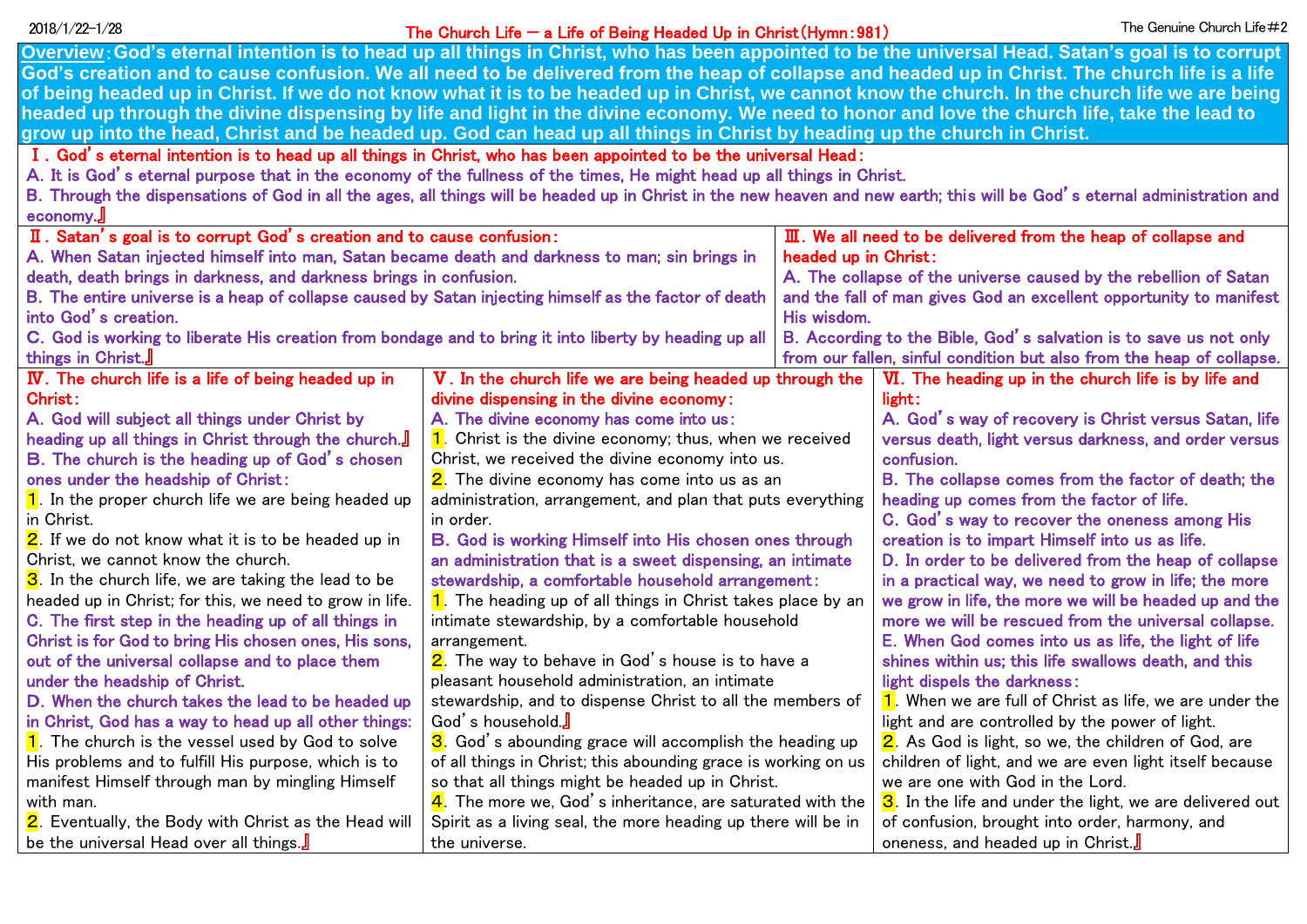Day1: Eph1:10 Unto the economy of the fullness of the times, to head up all things in Christ, the things in the heavens and the things on the earth, in Him;22 And He subjected all things under His feet and gave Him to be Head over all things to the church, Day2:Rom 8:19 For the anxious watching of the creation eagerly awaits the revelation of the sons of God.

20 For the creation was made subject to vanity, not of its own will, but because of Him who subjected it,21 In hope that the creation itself will also be freed from the slavery of corruption into the freedom of the glory of the children of God.

22 For we know that the whole creation groans together and travails in pain together until now.23 And not only so, but we ourselves also, who have the firstfruits of the Spirit, even we ourselves groan in ourselves, eagerly awaiting sonship, the redemption of our body.

Day3:Col1:12 Giving thanks to the Father, who has qualified you for a share of the allotted portion of the saints in the light;13 Who delivered us out of the authority of darkness and transferred us into the kingdom of the Son of His love,

Eph1:8 Which He caused to abound to us in all wisdom and prudence,

Eph3:10 In order that now to the rulers and the authorities in the heavenlies the

multifarious wisdom of God might be made known through the church,

Rom11:33 O the depth of the riches and wisdom and knowledge of God! How unsearchable are His judgments and untraceable His ways!

Day4:Eph4:15 But holding to truth in love, we may grow up into Him in all things, who is the Head, Christ,

1 Cor11:3 But I want you to know that Christ is the head of every man, and the man is the head of the woman, and God is the head of Christ.

Col1:18 And He is the Head of the Body, the church; He is the beginning, the Firstborn from the dead, that He Himself might have the first place in all things;

Day5:Eph3:2 If indeed you have heard of the stewardship of the grace of God which was given to me for you,

1 Tim1:4 Nor to give heed to myths and unending genealogies, which produce questionings rather than God's economy, which is in faith.

3:15 But if I delay, I write that you may know how one ought to conduct himself in the house of God, which is the church of the living God, the pillar and base of the truth.

Day6: John8:12 Again therefore Jesus spoke to them, saying, I am the light of the world; he who follows Me shall by no means walk in darkness, but shall have the light of life. 1:4 In Him was life, and the life was the light of men.

Rom8:6 For the mind set on the flesh is death, but the mind set on the spirit is life and peace.

10 But if Christ is in you, though the body is dead because of sin, the spirit is life because of righteousness.11 And if the Spirit of the One who raised Jesus from the dead dwells in you, He who raised Christ Jesus from the dead will also give life to your mortal bodies through His Spirit who indwells you.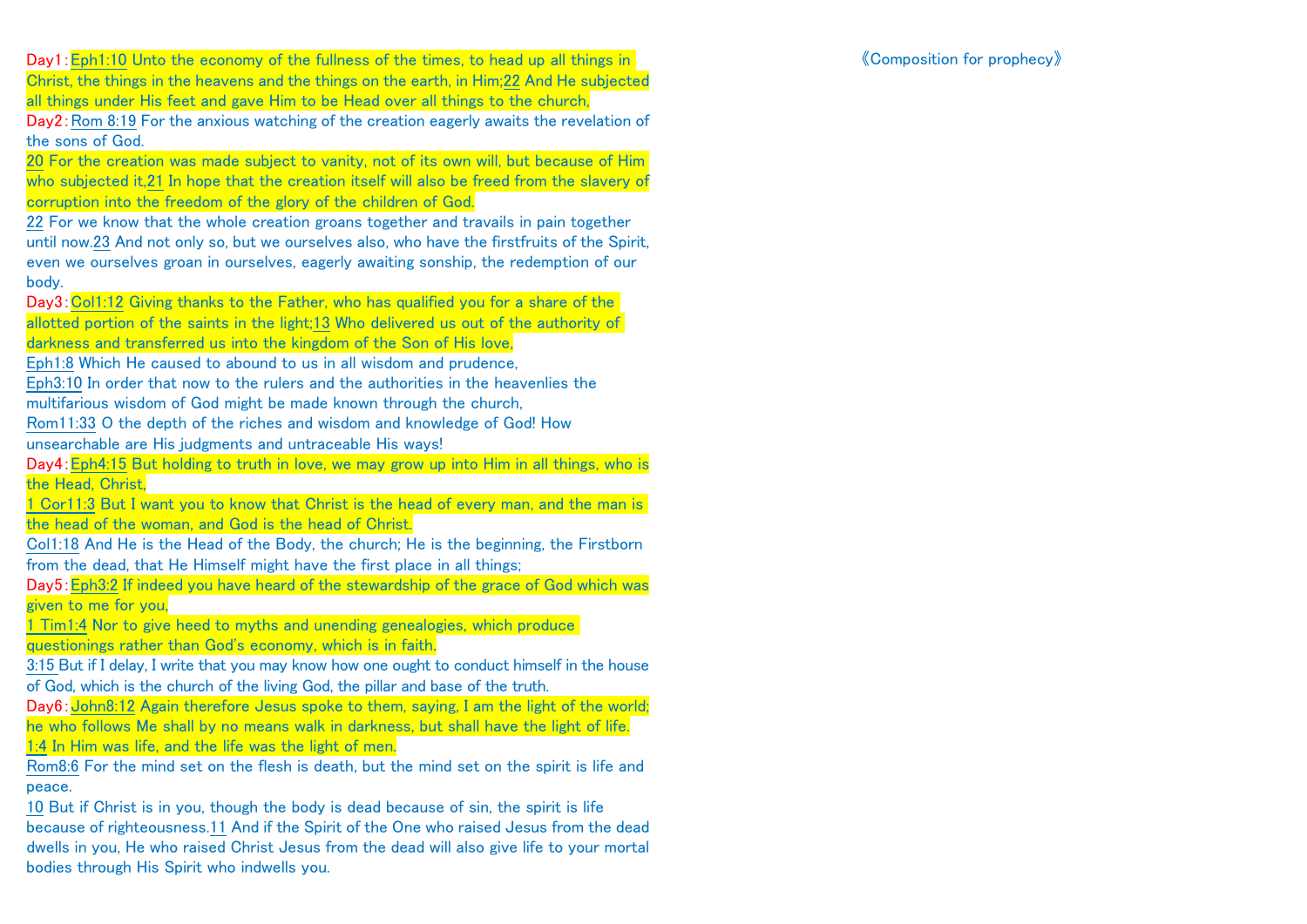Experience $\Omega$ : Growing into the Head, Christ to be delivered from confusion and collapse

When Satan, the power of death, injected himself into man, Satan became death and darkness to man. Death brings in corruption, and darkness brings in confusion. Satan's goal is to corrupt God's creation and to cause confusion. But praise the Lord that where death abounds, life abounds all the more! After Satan came in to deaden, God came in to enliven, to impart life. Where there is life, there is light also.

Without God's permission, no rebellion could ever take place. Not even the rebellion among the angels could happen without God's permission. God allowed one of His angels to rebel against Him. This was according to God's wisdom. Satan's rebellion serves in the same way as the black background of a painting that makes the main object all the more outstanding....The book of Genesis reveals that Satan came to inject himself into man, who was the center of the universe. When Satan injected himself into man, Satan became death and darkness to man. Whenever Satan comes to us or into our home, there is death and darkness. The result of this death and darkness is a collapse. A person who is full of life can stand upright.

Light brings in the proper order.... Satan came in to deaden God's creation and that death ruins and darkness confuses. God, however, has come in to enliven the deadened creation and to bring in order. In this order all things are headed up in Christ... We believe that in the years to come God will head us up even more. As a result, the condition of the church will become much better than it is today.

## For Junior/Senior High Students

There is confusion in school life because death and darkness are ruling over it. The result of death and darkness is a collapse, so it is not only confused but also collapsed. Only thing that can withstand these confusion and collapse isthe life of God. This life is the resurrection life that overcomes death. And also this life brings light which darkness never prevails. The life and the light bring in the right order to the situation.

Satan works in the flesh and the soul of every fallen men and brings confusion and disorder to the school life. Satan also works in flesh and soul of believers. But, praise the Lord, as a believer your spirit has been regenerated and now is protected by God. Instead of living according to the sense of your soul, but you should live according to the sense of your spirit. Your decision in your soul has death and darkness. So your soul should not take the lead but instead, your spirit should take the lead and rule over your soul.

You must learn to maintain the balance in selecting future education, study, and human relationship in your school by taking Christ as our Head and by fellowshipping with other brothers and sisters. For example, you should not make your own decision in your soul for your future education and ask the Lord to bless your decision. If you ask Him in such a way, the Lord cannot help it because you have already decided in your soul not taking Christ as the Head. Being balanced in the fellowship with brothers and sisters is a crucial part of growing up into Christ the Head, because Christ is the Head and the church is the Body of Christ. Eph4:15 But holding to truth in love, we may grow up into Him in all things, who is the Head, Christ... The testimony of a sisterwho took college entrance exam: I have wondered a lot which college to choose, but I opened to the Lord and prayed, "Lord Jesus, I should not follow my own choice, but I must go to the college You chose. For this matter I take Christ as the Head." After I prayed this way, confusion and darkness in me were disappeared and the peace of the Lord has come. Hallelujah!

Experience $(2)$ : God heads up all things in Christ, the head, through the church It is important to see that the heading up in the church is a matter in life. If we try to be headed up without growing in life, we shall fall into organization. To head up all things in the church without the growth in life is simply to have an organization. The proper heading up is the growing of life. The more you grow in life, the more life you will have, the more heading up there will be, and the more you will be rescued from the heap of collapse. No human hand or organization can accomplish this. No human effort can help the heading up in the church life. I cannot help you, and you cannot help me. The only thing that avails is the growth in life. Oh, we need to grow and help others to grow! We need to minister the supply of life to one another to help one another grow. The heading up in the church life is altogether dependent upon the growth in life.

## For young working saints

In the normal church life, you are being headed up in Christ.

Eph.1:10 Unto the economy of the fullness of the times, to head up all things in Christ, the things in the heavens and the things on the earth, in Him; 22 And He subjected all things under His feet and gave Him to be Head over all things to the church,

Therefore, even though you are busy with your work, you need to have a normal church life. The secret to have God's blessing in your business life is to make the church life as your first priority, marriage life the second, and business life the third. This does not mean you should get an easy job. Rather, in order to support the church and your family, you need to get as good a job as possible. It is also for you to become an excellent witness for the Lord in the world.

When choosing a profession you need to pay attention to the following matters.

## a. A profession not related to sin

b. A profession sanctified for the Lord: Participate in the Lord's Day meeting, praise the Lord at the Lord's Table and worship the Father. Also prophesy the word of God at the meeting. Furthermore, use Saturdays and public holidays for the church life as well. c. A profession which enables self-sustains life economically and to support family and the church: In order to be economically independent, income should not be too low. In this respect, you should not put your profession on an extension of your hobby. A profession is to make you economically independent, to support family and the church, basically it has nothing to do with your hobby. Often, if you put your work on an extension of your hobby, income will be very low. However, if the above conditions are met, as a result it may match your preference.

d. Priority: Church life is the first, family life is the second, and the business life is the third. If there is a conflict between these matters, you need to have the correct order of priority. This priority is for God's people to absolutely live for God. In order to carry out this in reality, you must take and experience Christ who lived for God absolutely on earth, as your burnt offering. God's initial request to you is that you do not live for yourself, but for God and absolutely live for God. If you do this, your business life will surely be lifted and blessed.

You need to pray like this, "Oh Lord Jesus, I can't be absolute for God on my own, but You have lived the absolute life for God. Let me enjoy You in the church life and let me live an absolute life for God. Head up and bless me and my business life through the church life. I love the church life and take the lead to grow up into Christ the head. Amen!